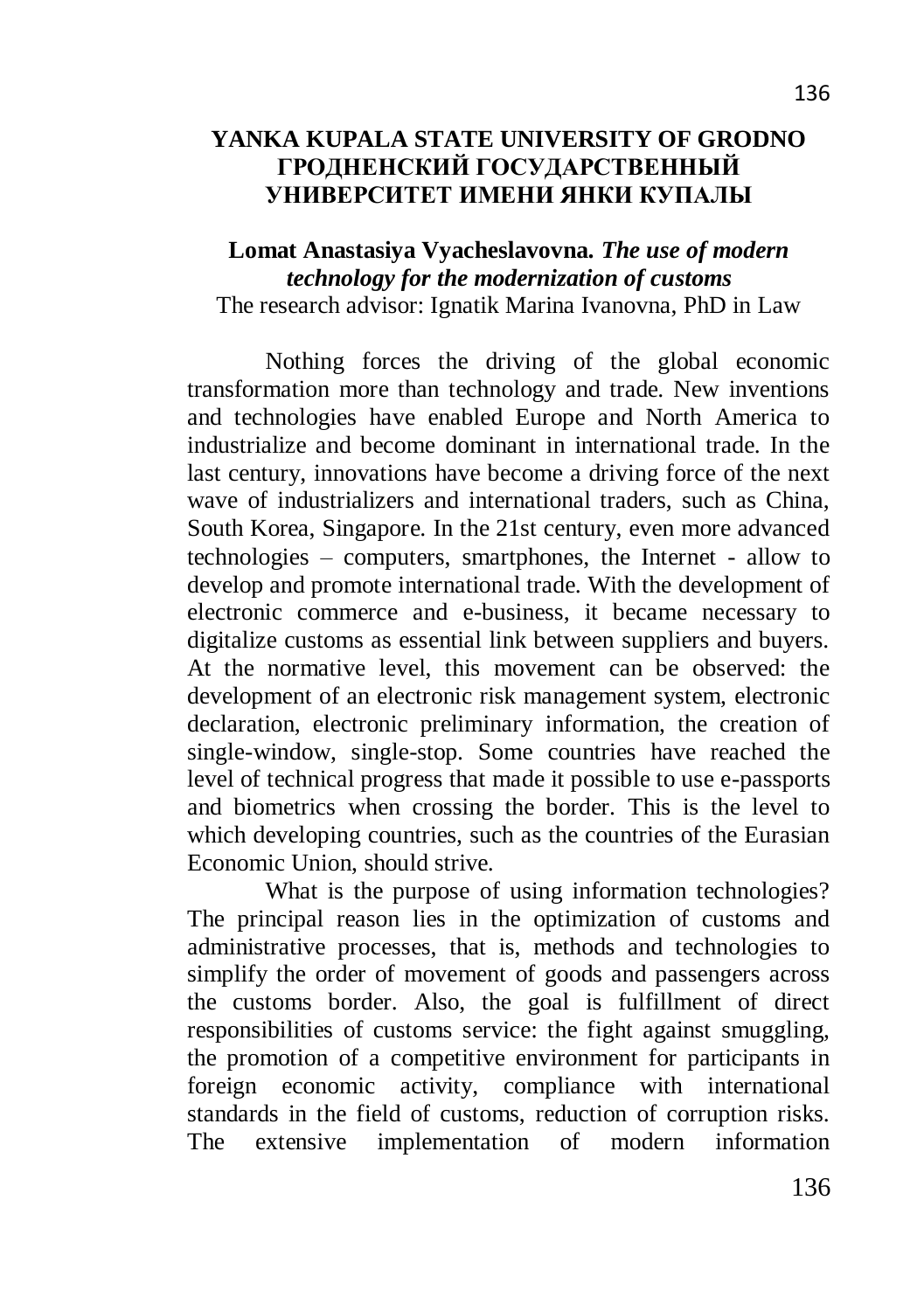same time. It can be said, that there are almost no customs procedures and operations that could not be automated. In general, the process of digitalization of customs can be divided into three stages. At the first stage, an electronic customs is created, which allows managing customs clearance, clearance of goods in trade flow, as well as personal baggage clearance of passengers and carriers. To create electronic customs at this stage, the institute of electronic declaration, preliminary informing and customs pre-arrival processing is introduced with the application of a risk management system. On the second, there is electronic data exchange between informational customs systems and systems of other state bodies is carried out. It also creates a joint targeting and risk management system, joint inspection management, payment systems are being integrated and mobile applications for various customs operations are being created<sup>69</sup>. At the third stage, a full transition to cross-border information exchange with other government agencies is carried out, as well as the implementation of the "single-stop" principle. Some sources offer another stage, which is not included in the abovementioned, but goes hand in hand with them. This is the introduction of emerging technologies, such as biometrics technology, iris scanning, even the use of drones and, as the result, the future implementation of the Globally Networked Customs concept of the World Customs Organization<sup>70</sup>.

Currently, the introduction of electronic declaration technology is being actively implemented. Thus, the Customs Codec of the Eurasian Economic Union (EAEU) defines electronic form of declaration as the main. There are a number of advantages of using e-flow of documentation between customs

 $\ddot{\phantom{a}}$ 

137

 $69$  Best practices in digital customs in East and Southern Africa [Electronic resource]. – Mode of access: [https://www.wcoesarocb.org/wp-content/uploads/2018/09/best-practices](https://www.wcoesarocb.org/wp-content/uploads/2018/09/best-practices-in-digital-customs-in.pdf)[in-digital-customs-in.pdf.](https://www.wcoesarocb.org/wp-content/uploads/2018/09/best-practices-in-digital-customs-in.pdf) Date of access: 10.04.2019

 $\frac{70}{70}$  WCO news: Going Digital [Electronic resource]. – Mode of access: [http://www.wcoomd.org/-/media/wco/public/global/pdf/media/wco-news](http://www.wcoomd.org/-/media/wco/public/global/pdf/media/wco-news-magazines/wco_news_79.pdf)[magazines/wco\\_news\\_79.pdf](http://www.wcoomd.org/-/media/wco/public/global/pdf/media/wco-news-magazines/wco_news_79.pdf) . Date of access: 10.04.2019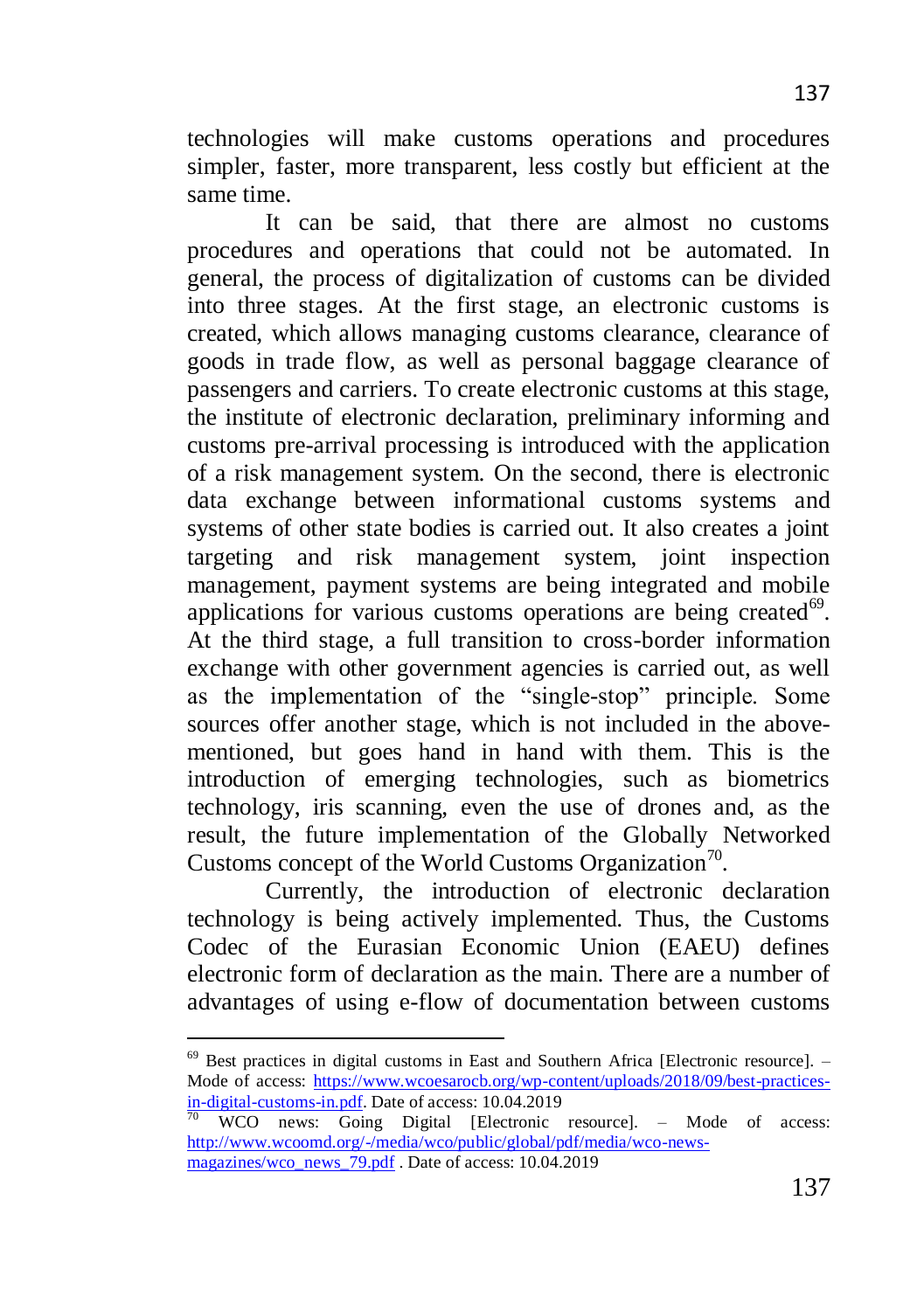authorities and participants of foreign economic activity during customs control: paperless technology, the ability to exchange with information systems of other state authorities, including customs; convenience and security of data storing.

However, not the entire declaration process has yet been converted to electronic form. There still remain areas, which use the written form, e.g. customs transit, international post mailing, clearance of vehicles for international carriage. In addition, such documents as certificates of origin and compliance must be provided on paper. For comparison, in the European Union there is a New Computerized Transit System - NCTS, which allows to process transit information in electronic form.

Preliminary informing is also an important element of customs informatization. By preliminary informing the customs authorities obtain in advance the information they need and, using the risk management system, decide on the necessary forms of control. For the first time, preliminary informing has become extensively applied in customs in the automated system ACS of the US Customs Service. In the EAEU, mandatory preliminary informing of goods imported into the customs territory was introduced by the Decision of the Customs Union Commission from June 17, 2012.

With regard to electronic data exchange between customs information systems, the EAEU Customs Code has established such a form of exchange, although it is not yet mandatory. This connected with the fact that not all state systems have been yet automated at the highest level. A paper document is still required to prove the release of goods. The declaration will subsequently be required by the participant of foreign economic activity both for presentation to the tax authorities, the bank, and the carrier. Unfortunately, the customs authorities and related institutions don't have a single common electronic database.

As mentioned above, at the second stage it is planned the creation of mobile applications. So, in Sweden, thanks to the latest computer systems, the electronic declaration of goods can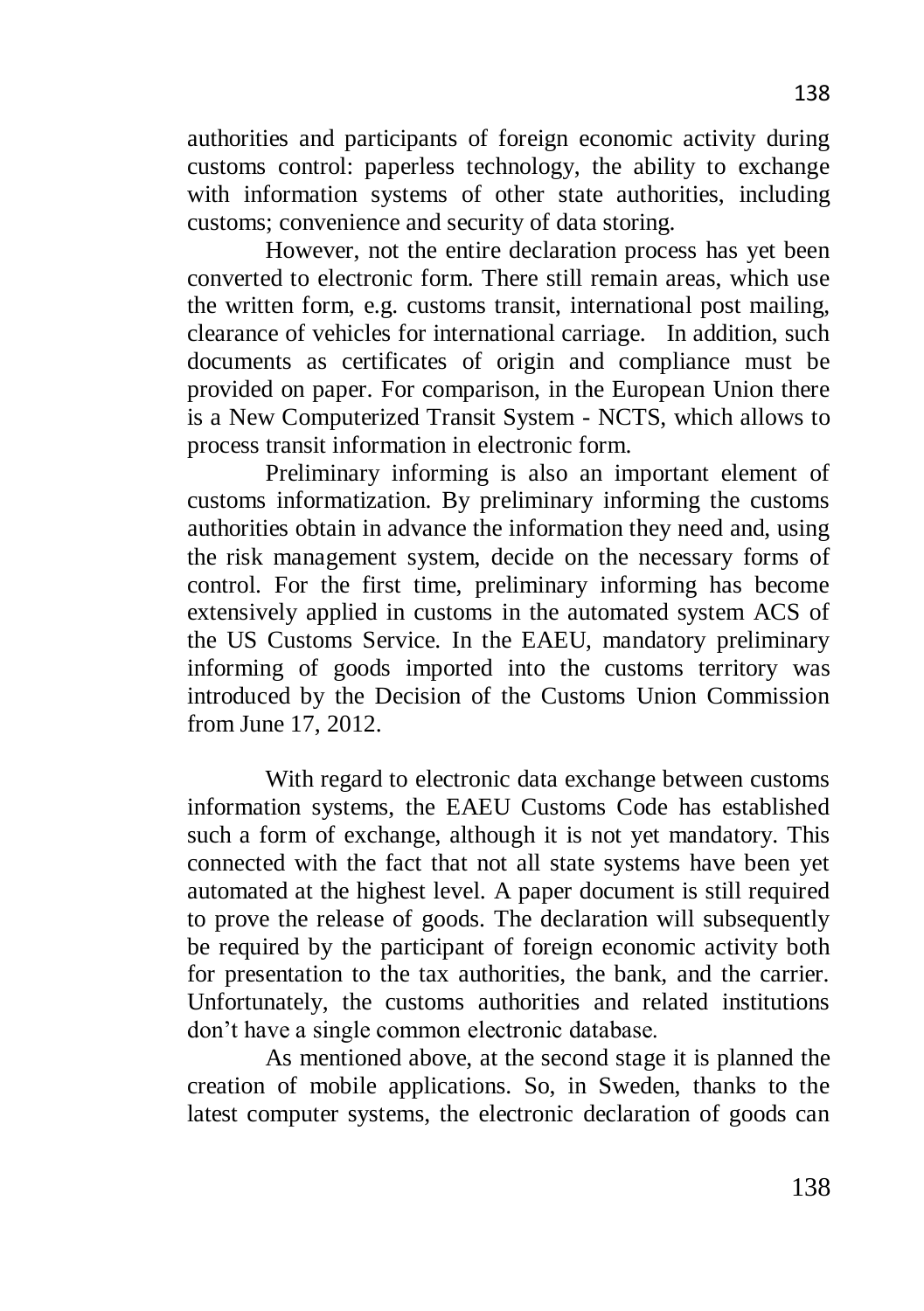already be done using a mobile phone and SMS system. The answer from customs comes to the mobile phone<sup>71</sup>.

Since the EAEU has not yet moved to the second stage of development of information customs technologies and the exchange between information systems of various government agencies is impossible, it's rather early to talk about cross-border information exchange. However, referring to the experience of developed countries, we can say that this is possible. For example, in Singapore, all interaction of participants of foreign economic activity occurs through the authorized state body, and further information is sent to the customs authorities, veterinary and sanitary services, the tax and banking system of the state. Electronic declaration works there at 100%.

In general, the introduction of information technology in the customs sphere is going on over the world. And various organizations have played a role in plunging Customs towards digitalization, namely, the World Customs Organization, the World Trade Organization, the World Bank, the United Nations and Conference on Trade and Development and International Monetary Fund<sup>72</sup>.

When looking not at trade flow, but at flow of passengers, modern technologies will not be left aside either. For example, the SmartGate technology in Australia, based on the biometric identification of passengers, has been operating for more than 10 years. The duration of its operation and the fact that more and more countries are striving to switch to a passport system with microchips confirms the effectiveness of using this technology.

In this way, the rapid pace of technological innovation is leading to the emergence of new business models across the globe. And customs must adapt to these changes to carry out its functions effectively. Nowadays, the Republic of Belarus is far behind in technological development from Western countries.

 $\ddot{\phantom{a}}$ 

 $71$  Belarus in the modern world: materials of the XIII International Conference dedicated to the 93rd anniversary of the Belarusian State University, October 30, 2014 / Editorial: V. G. Shadursky [and others]. - Minsk: Ed. Center of BSU, 2014. - 411 p.

WCO news: Going Digital [Electronic resource]. – Mode of access: [http://www.wcoomd.org/-/media/wco/public/global/pdf/media/wco-news](http://www.wcoomd.org/-/media/wco/public/global/pdf/media/wco-news-magazines/wco_news_79.pdf)[magazines/wco\\_news\\_79.pdf](http://www.wcoomd.org/-/media/wco/public/global/pdf/media/wco-news-magazines/wco_news_79.pdf) . Date of access: 10.04.2019